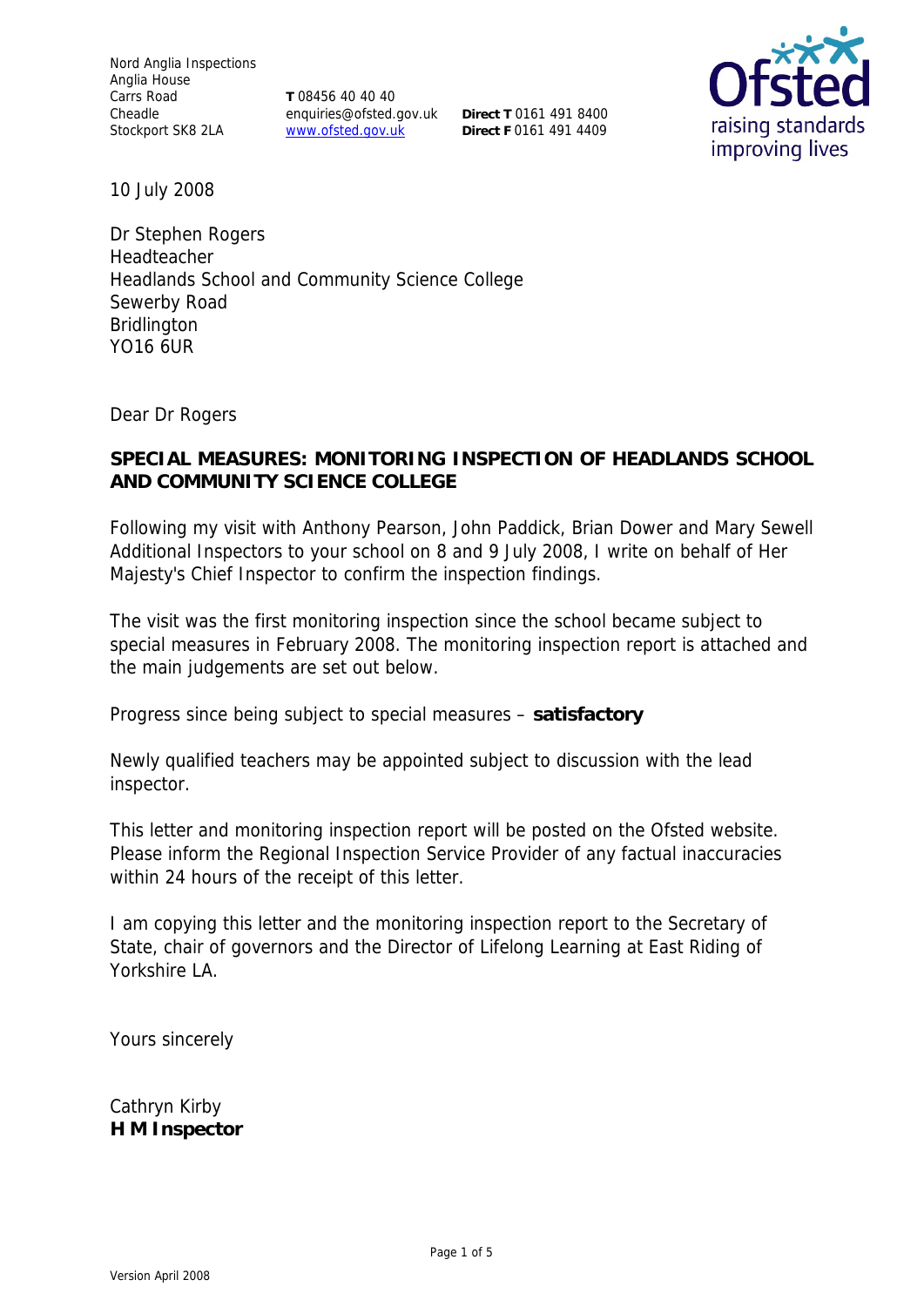

# SPECIAL MEASURES: MONITORING OF HEADLANDS SCHOOL **COMMUNITY SCIENCE COLLEGE**

**Report from the first monitoring inspection on 8 and 9 July 2008**

#### **Evidence**

Inspectors observed the school's work, scrutinised documents and met with the substantive headteacher, the executive headteacher, the affiliative deputy headteacher, other senior staff, subject leaders, a group of teachers, two groups of students, the chair of governors and two representatives from the local authority  $(LA)$ .

## **Context**

In May 2008 the headteacher of South Hunsley School was seconded to Headlands School in the role of executive headteacher. This arrangement has been agreed for a period of 36 weeks. A deputy headteacher from the same school has also been seconded in an affiliative role until the end of the summer term, 2009. The LA has agreed to fund the post of affiliative deputy headteacher for a period of three years. The school has specialist status in science and mathematics.

#### **Achievement and standards**

The most recent test and examination results, those from 2007, where reported in detail in the February 2008 inspection report. These results show that students' progress in Key Stage 3 is broadly satisfactory although they achieve less well in mathematics and science than in English. Progress in Key Stage 4 and the standards reached by 16 year olds shows a declining trend between 2005 and 2007.

The executive headteacher and affiliative deputy headteacher quickly took the lead in introducing a number of interventions to support the learning of specific groups of students in the few weeks prior to the 2008 external examinations. The short lead-in time is likely to limit the effect of these initiatives on outcomes for students. However, they have laid the foundations for raising standards throughout the 2008/09 school year. Much work has been done to develop systems to make use of assessment information and track students' progress. The data show that students at both key stages are on track to meet the school's targets. However, the school has concerns over the security of some assessment judgements and acknowledges that historically targets have been insufficiently challenging. Aspirational targets have been set for 2008/09.

One impact of recently delivered staff training has been a better understanding of how well students are doing. Time has been allocated for subject leaders and their teams to meet formally to monitor and assess the impact of their work on students' progress and plan more effectively to address weaknesses. These initiatives are recent so time is needed to demonstrate their impact on standards and achievement.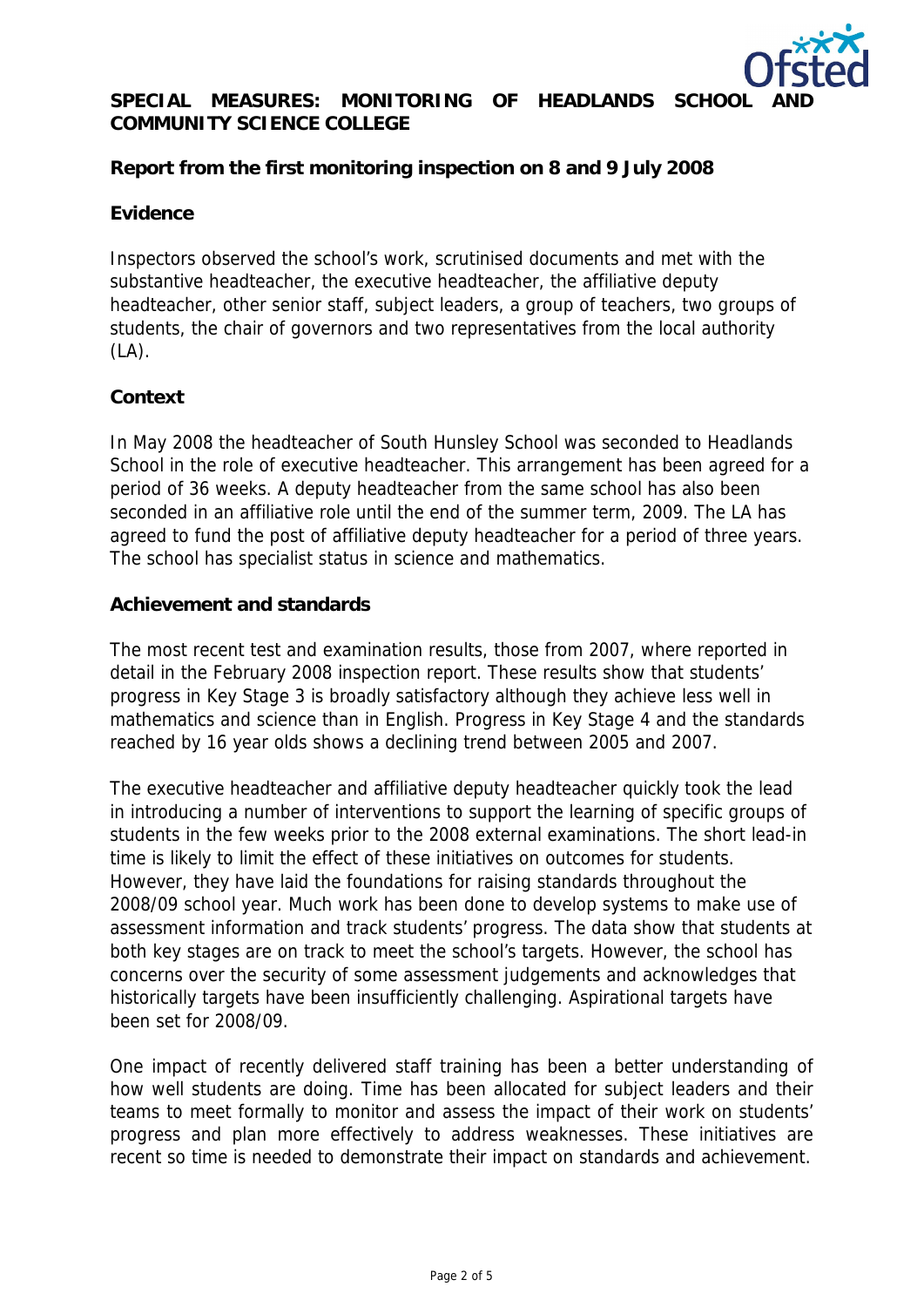

Progress on the areas for improvement identified by the inspection in February 2008:

Raise achievement and standards across the school **– satisfactory**

## **Personal development and well-being**

Behaviour in lessons and around the school is beginning to improve. There has been a decline in the number of students who have to be removed from lessons for misconduct. Students themselves report that behaviour has improved and school is generally calmer. The school is recognising good behaviour through a rewards system which will be fully operational at the start of the autumn term. There are a large number of students, however, whose emotional and social problems prevent them from integrating fully into school routines. This is manifest in low-level disruption in lessons and on occasions, as the school's record show, aggressive remarks or behaviour. The school is providing for these students' needs through the work of the Oasis unit, but the numbers it can accommodate are limited. Consequently, there are students whose needs are not being fully met. The work of the inclusion unit is successful in providing a breathing space when problems arise but has yet to show that it can make inroads into helping students long-term. The LA has been slow in supporting the school in its work to address unsatisfactory behaviour.

Under the new management structure many staff have recognised the need for change. Learning Tutors have been proactive in the creation of and training for a peer mentor group. Students appointed as peer mentors wear their eye-catching uniform tops with pride.

Students' punctuality to school and to lessons has improved because of a drive on the part of staff to meet and greet students at the school gates and to insist on a prompt start to lessons. Attendance remains stubbornly just below 90%. On the first day of the monitoring visit attendance was low at 88%.

Progress on the areas for improvement identified by the inspection in February 2008:

**Ensure systems to improve behaviour are effective and are applied** consistently **– satisfactory**

## **Quality of provision**

The overall quality of teaching is not strong enough to ensure that students make adequate progress in their learning. However, since the previous inspection, extensive monitoring of lessons has given leaders and managers a fairly accurate view of the strengths and weaknesses of classroom practice. This has led to some improvements. For example, students are met at the classroom door, the planning of lessons is better and they usually begin promptly and purposefully. The outcomes of monitoring have been used to identify weaker teachers and to target intensive support and coaching.

During the monitoring visit 34 part lessons were observed. Of these, one was outstanding, 14 were good, 12 satisfactory and 7 unsatisfactory. Therefore, whilst some improvement is evident there is far too much variation in the quality of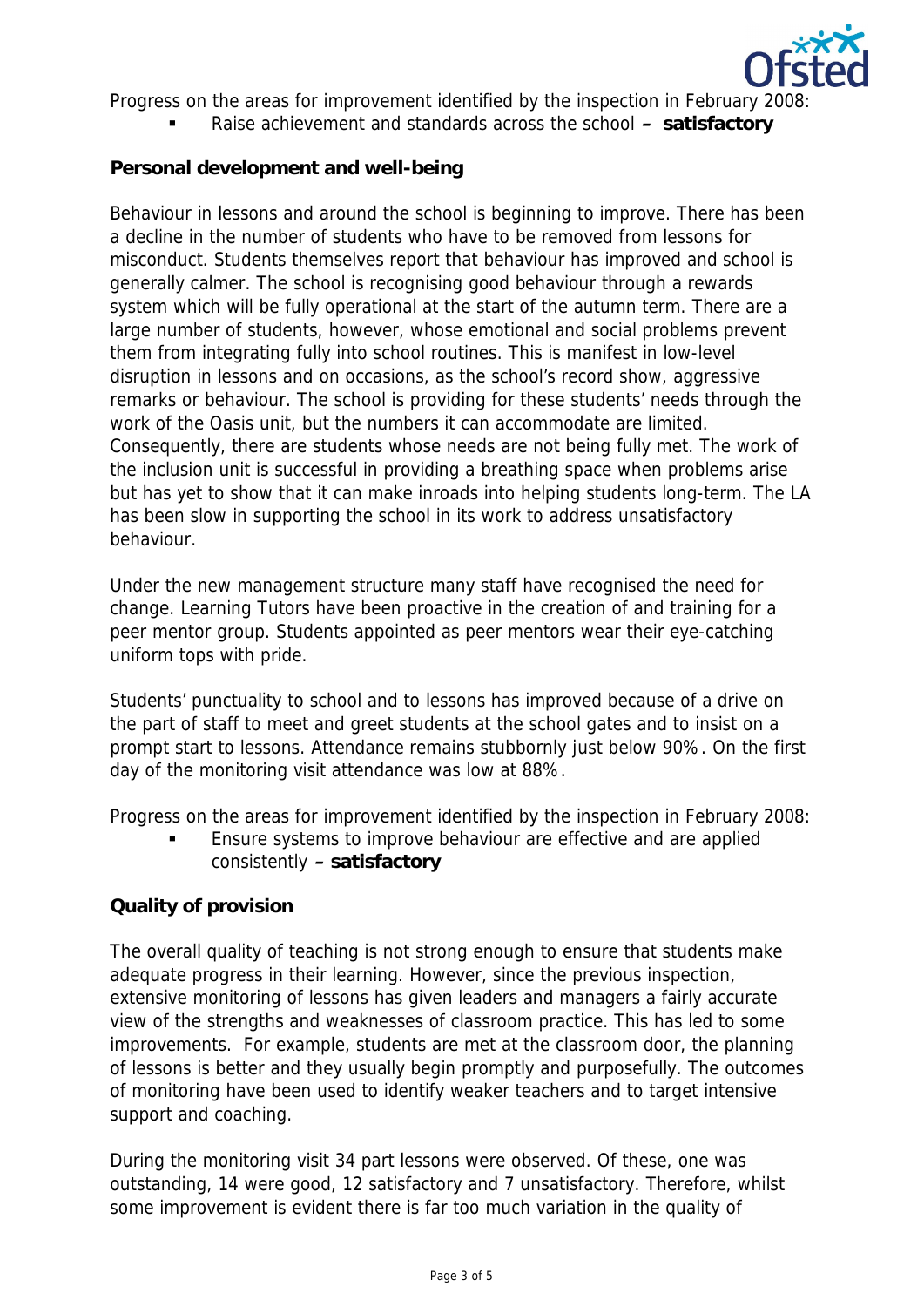

teaching and learning. In the better lessons, the students are attentive and fully engaged because they are interested and want to do well. These lessons tend to be characterised by good planning, clear crisp instructions, and a variety of approaches and activities which interest the learners. Relationships, organisation and the management of students are all good and lead to a productive classroom atmosphere. However, in weaker lessons the pace of learning is frequently too slow. This is often because teachers tend to dominate proceedings and have not planned a sequence of activities designed to interest and fully engage the learners. As a consequence, students tend to become inattentive and waste time. Sometimes they misbehave because they are not fully occupied. Meeting the needs of a wide ability range is often inadequately addressed in lesson plans.

Some of the general and specialist accommodation is tired and in need of refurbishment. These teaching areas do little to inspire young people or encourage those with indifferent attitudes to school to readily engage in learning.

The school is beginning to develop a more coherent approach to provision for students who have particular needs by bringing together separate strands of provision. This has been welcomed by the managers concerned. Key to planning for the next academic year has been improved understanding of and access to assessment information. The criteria for using this information to target support and monitor the progress of individuals and groups have been more sharply focused.

Progress on the areas for improvement identified by the inspection in February 2008:

 Eliminate all unsatisfactory teaching and improve the proportion of good teaching **– satisfactory**

## **Leadership and management**

The executive headteacher has given a much needed strategic direction to school improvement work. Together with the affiliative deputy headteacher she has begun to develop an appropriate climate in which to launch the agenda for change. Their accurate assessment of the weaknesses in provision has informed a robust action plan. The energy and purpose injected into school improvement work has gone some way to counter the relative inertia before their arrival. The newly established review group has been successful in bringing together key stakeholders including governors, members of the extended senior leadership team and LA officers in a productive forum. A systematic review of the progress of actions intended to improve provision has shown some early gains, for example, punctuality has improved, internal exclusion has reduced and, so too, has staff absence. Better use of data from monitoring activities is helping leaders and managers to form a more accurate view of provision and outcomes. In the case of attendance, however, the use of data is not sharp enough to improve the persistently unsatisfactory attendance.

Expectations have been raised. Challenge has been balanced with good access to training and development through the links with South Hunsley School. Early indications suggest that many staff are responding well to these opportunities and are growing in confidence. Links with senior leaders have improved and lines of accountability strengthened. Middle leaders feel that there is now a sense of purpose